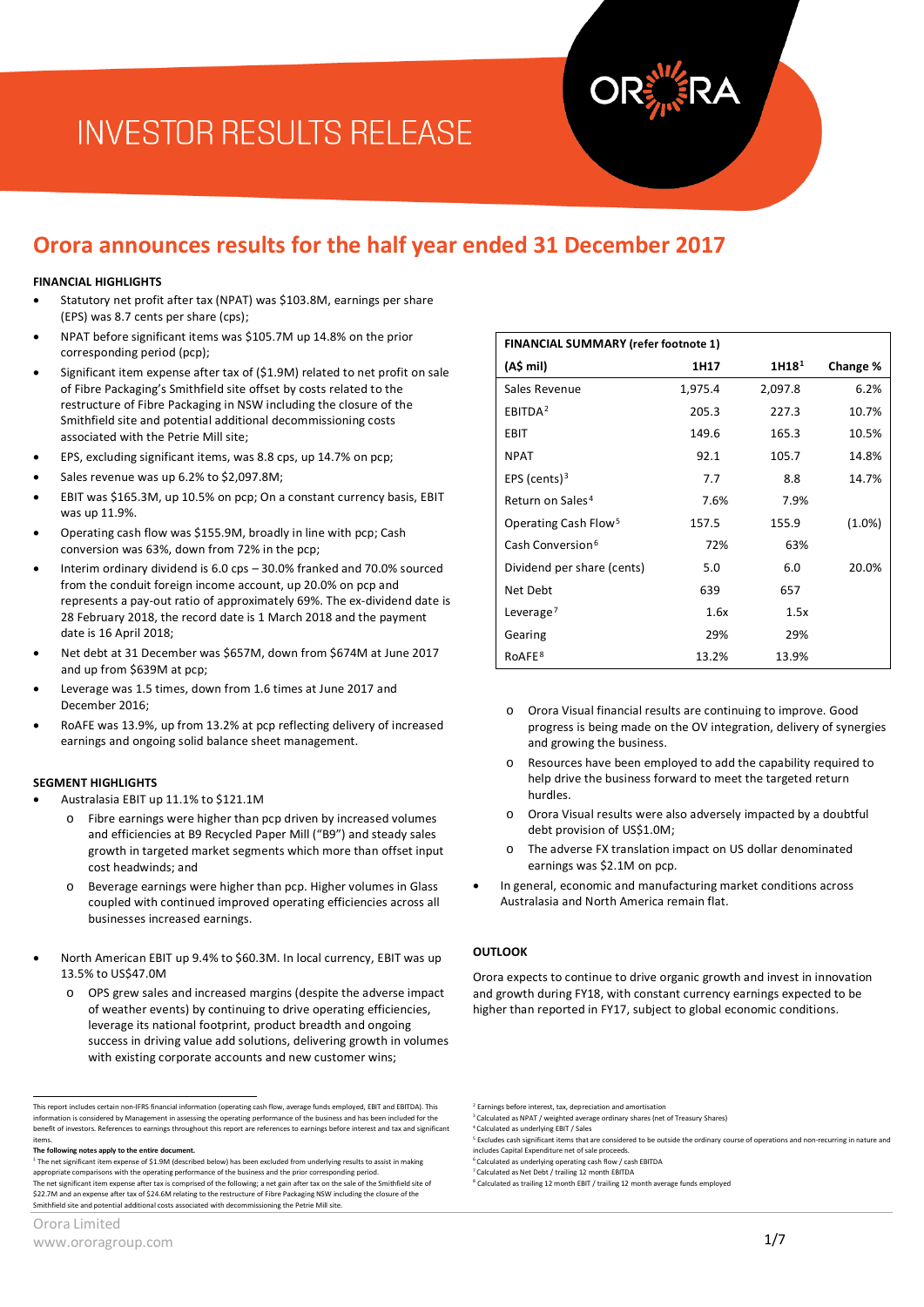#### **REVENUE**

- Sales revenue of \$2,097.8M was up 6.2% on pcp, driven by:
	- o OPS increasing revenue by approximately 3.0%. In the Landsberg Division revenues were up approximately 5.0% from continued growth in corporate account customers, share of wallet gains and new customer wins coupled with the benefit of passing through increased US paper prices. This was offset, as expected, by lower Manufacturing Division revenues as some short term opportunistic business terminated. This has freed up capacity to support future Landsberg and direct channel growth.
	- o Incremental revenues from the Orora Visual acquisitions completed in FY17;
	- o Higher volumes in Glass driven by increased demand in the wine segment; and
	- o Higher volumes in Fibre reflecting an improved season in certain fresh produce sectors over pcp.
- Revenue gains were partially offset by:
	- o Adverse FX impact on US dollar denominated North America sales was \$36.1M on pcp. Local currency sales increased by 11.1%.
- Underlying sales in Australasia increased approximately 4.4% after taking into account the pass through of higher aluminium prices.

#### **EARNINGS BEFORE INTEREST AND TAX**

- Underlying EBIT increased by 10.5% to \$165.3M, with the gain attributable to:
	- o Fibre Packaging revenue and margin gains in targeted market segments;
	- o Additional production volume at B9;
	- o Continued focus on improving manufacturing and operating efficiency across the Australasian business;
	- o Sales growth and ongoing improvements in the operating model within OPS; and
	- o Earnings contributions from the recently completed acquisitions in Orora Visual.
- Earnings gains were partially offset by:
	- o Higher OCC input costs at B9;
	- o Adverse weather events in OPS and doubtful debt provision costs in  $\Omega V$ ; and
	- o Adverse translational FX impact from US dollar denominated earnings of \$2.1M on pcp. Underlying EBIT growth in constant currency was 13.3%. US dollar earnings were translated at AUD/USD 78 cents in 1H18, compared 75 cents in pcp.
- Going forward, foreign exchange translation sensitivity on EBIT and NPAT to a 1 cent move in the AUD/USD on an annualised basis is approximately \$1.7M and \$1.0M respectively.



| <b>Revenue Summary</b>     |         |         |          |
|----------------------------|---------|---------|----------|
| (AS mil)                   | 1H17    | 1H18    | Change % |
| Australasia                | 993.0   | 1.042.4 | 5.0%     |
| North America              | 982.4   | 1,055.4 | 7.4%     |
| <b>Total sales revenue</b> | 1,975.4 | 2,097.8 | 6.2%     |

| <b>Earnings Summary (EBIT)</b><br>(A\$ mil) | 1H17   | 1H18 <sup>1</sup> | Change % |
|---------------------------------------------|--------|-------------------|----------|
| Australasia                                 | 109.0  | 121.1             | 11.1%    |
| North America                               | 55.1   | 60.3              | 9.4%     |
| <b>Underlying Corporate</b>                 | (14.5) | (16.1)            | (11.0%)  |
| <b>Underlying EBIT</b>                      | 149.6  | 165.3             | 10.5%    |

#### **INNOVATION UPDATE**

- The Orora Global Innovation Initiative was established in July 2015 to enhance innovation, modernisation and productivity across the business. The strategy was to invest approximately \$45.0M into new initiatives over 3 years.
- To December 2017, the full \$45.0M has been committed to projects focused on delivering new customer led product solutions and enhancing productivity.
- The highlight for the current period is two state of the art high speed large format digital printers that have been approved and will be commissioned (one each for OPS and Fibre Packaging Australia) in the second half of FY18.
- In terms of investment, approximately \$9.0M was invested during 1H18. The cumulative spend since inception is approximately \$34.0M.
- A number of projects are now completed / commissioned and are delivering to expectation and contributing to the organic growth of the Group.
- While emphasising our focus on being "customer led", these projects are also an important part of offsetting ongoing input cost headwinds, especially in Australasia.
- The Global Innovation Initiative will be increased by a further \$30.0M to \$75.0M to support the continued focus on bringing new innovative customer-led product solutions to life, whilst improving productivity within the plants. Funds will be progressively committed and invested over the next 2-3 years
- The Fibre Packaging Division will be hosting an Australasian Innovation Expo week in May 2018 to showcase current and future innovations for our customers. Institutional investors and analysts will be invited on 11 May 2018 to attend the Innovation Expo where an update on strategy within the Australasian region will also be provided.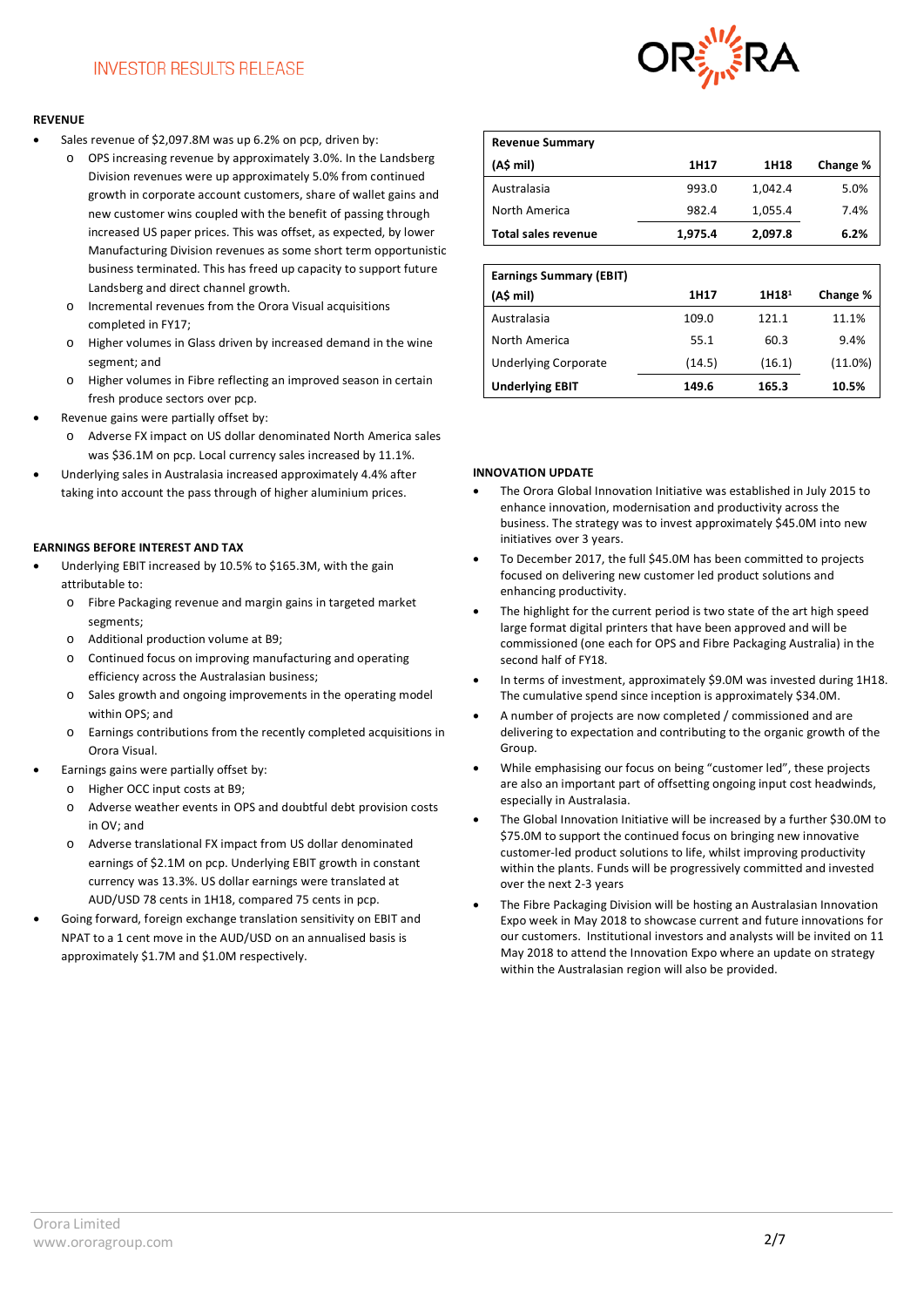#### **BALANCE SHEET –**

- Key balance sheet movements since June 2017 were:
	- o Increase in other current assets in both inventory (seasonal build, Fibre NSW restructure, ERP roll outs and raw material price increases) and receivables (extended terms with Corporate accounts in OPS and timing of receipts). Partially offsetting these increases was the favourable impact of foreign exchange translation on North American receivables and inventories;
	- o Net property, plant and equipment (PP&E) was higher with \$93.0M of additions relating to several capex projects more than offsetting depreciation. Capex for 1H18 included spend on the following major items: printing and converting equipment upgrades as part of the asset refresh underway in Fibre Packaging, spend on a secondary waste water treatment plant at Botany, purchases of additional land/warehouse facilities at Gawler for the Glass division and projects approved under the Orora Global Innovation Initiative. Depreciation and amortisation for the period was \$62.0M;
	- o Net debt decreased slightly by \$16.8M during the period with the proceeds from the sale of Smithfield site benefiting cash flow in the period. The favourable foreign exchange translation impact on USD denominated net debt was \$5.7M; and
	- o Increase in payables and provisions was driven by continued improvement in vendor trading terms across the business, restructuring provisions relating to the Smithfield site closure and decommissioning costs at the Petrie Mill site, offset by the favourable foreign exchange translation effect of North American payables.

#### **CASH FLOW**

- Increased earnings were successfully converted into cash with operating cash flow of \$155.9M in line with pcp.
- Cash conversion was 63%, slightly lower than pcp and management's target of 70% but in line with guidance for FY18 as a result of higher capex spending.
- Main movements included:
	- o Increase in EBITDA of \$22.0M;
	- o Working capital was impacted by Fibre holding additional inventories to ensure customers are not impacted by the transition from Smithfield to Revesby and also the ongoing Fibre Packaging capital refresh program. OPS has been impacted by continued growth in corporate accounts sales segment to larger companies that have extended terms and higher input prices (paper and resin);
	- o Reflective of the ongoing organic investment in the business, gross capex spend was \$93.0M which includes \$9.0M and \$18.7M on innovation and growth projects respectively;
		- o Sale Proceeds includes the sale of the Smithfield site, with the site to be exited in FY18 and activities consolidated on the Revesby site in NSW;
		- o Growth capex includes residual spend on the Glass capacity expansion and the purchases of land / warehouse facilities adjacent to the glass plant in Gawler to further optimise supply chain into the future;
	- o With ongoing investment in base capital, Orora Global Innovation Initiative investments and a high point in the timing of cash flows associated with the asset refresh in Fibre Packaging, gross capex (base and growth) in FY18 is expected to be approximately 150% of depreciation.

| Balance Sheet (A\$ mil)               | 30/06/17 | 31/12/17 | Change % |
|---------------------------------------|----------|----------|----------|
| Cash                                  | 59       | 80       | 35.6%    |
| <b>Other Current Assets</b>           | 1,110    | 1,183    | 6.6%     |
| Property, Plant &<br>Equipment        | 1,649    | 1,665    | 1.0%     |
| Intangible Assets                     | 447      | 451      | 0.9%     |
| Investments & Other<br>Assets         | 98       | 103      | 5.1%     |
| <b>Total Assets</b>                   | 3,363    | 3,482    | 3.5%     |
| Interest-bearing<br>Liabilities       | 733      | 737      | 0.5%     |
| Payables & Provisions                 | 1,083    | 1,161    | 7.2%     |
| <b>Total Equity</b>                   | 1,547    | 1,584    | 2.4%     |
| <b>Total Liabilities &amp; Equity</b> | 3,363    | 3,482    | 3.5%     |
| Net Debt                              | 674      | 657      |          |
| Leverage                              | 1.6x     | 1.5x     |          |
| Gearing                               | 30%      | 29%      |          |

| Cash Flow (A\$ mil)                                  | 1H17   | 1H18 <sup>1</sup> | Change % |
|------------------------------------------------------|--------|-------------------|----------|
| <b>EBITDA</b>                                        | 205.3  | 227.3             | 10.7%    |
| Non-cash Items                                       | 13.0   | 18.6              |          |
| Movement in Total Working<br>Capital                 | (23.4) | (62.4)            |          |
| <b>Base Capex</b>                                    | (52.6) | (74.3)            |          |
| Sale Proceeds                                        | 15.2   | 46.7              |          |
| <b>Operating Cash Flow</b>                           | 157.5  | 155.9             | (1.0%)   |
| Cash Significant Items                               | (0.8)  | (11.2)            |          |
| <b>Operating Free Cash Flow</b>                      | 156.7  | 144.7             |          |
| Interest                                             | (17.8) | (16.4)            |          |
| Tax                                                  | (22.4) | (18.7)            |          |
| Growth capex                                         | (23.3) | (18.7)            |          |
| <b>Free Cash Available to</b><br><b>Shareholders</b> | 93.2   | 90.9              |          |
| <b>Cash Conversion</b>                               | 72%    | 63%               |          |

#### **AVERAGE WORKING CAPITAL**

- Average total working capital to sales increased to 9.1% (versus 8.5% in pcp) but was still better than management's target of 10.0%.
- Higher inventories in Fibre Packaging are being held to ensure that customers are not impacted through the asset refresh program – this is likely to be the case through FY19.
- While receivables management is solid there is still room for improvement and will be a focus for the second half.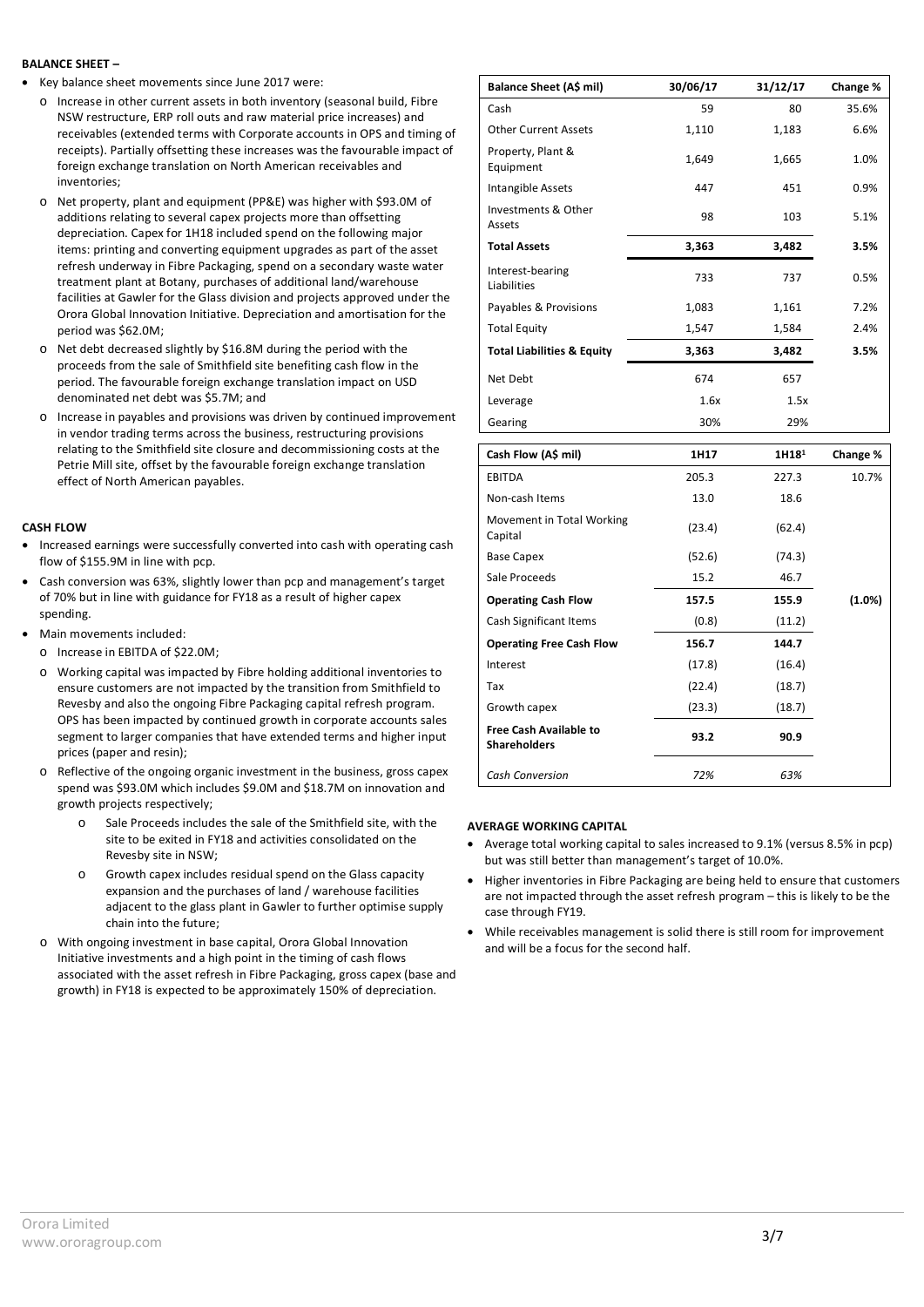### AUSTRALASIA

#### **KEY POINTS**

- Overall, Australasia increased EBIT by \$12.1M to \$121.1M, 11.1% higher than pcp.
- The EBIT growth reflected ongoing delivery of self-help programs and benefits from organic investments. The return on sales increased by 60 bps from 11.0% to 11.6%.
- Underlying sales in Australasia increased approximately 4.4% after taking into account the pass through of higher aluminium prices.
- Operating Cash Flow increased 3.6% to \$135.1M. Cash conversion was broadly in line with pcp at 75%. In comparison to pcp, there was an increase in short term working capital (primarily in Fibre to manage the transition of the Smithfield closure, higher inventory build ahead of the upcoming kiwi fruit season and a rebuild of paper inventories at B9), an increase in base capex (Fibre asset refresh/B9 secondary water treatment plant) offset by the higher EBITDA and proceeds from the sale of Smithfield.
- Economic conditions in Australia remain flat with organic volume growth muted and broadly in line with GDP, with the exception being certain fresh produce segments having slightly better seasons than pcp.
- RoAFE improved by a further 110 bps to 13.0%, up from 11.9% in pcp.

#### **FIBRE BUSINESS GROUP**

Fibre earnings were higher than pcp driven by successful revenue growth in targeted market segments, higher production volumes at B9 and benefits from recent capital investment programs in Fibre Packaging.

#### **Fibre Packaging:**

- Higher volumes in certain fresh produce sectors compared to pcp and growth in the SME industrial sector.
- The focus on specific market segments continued to deliver revenue growth and combined with ongoing operational efficiency and cost improvement programs, drove higher earnings and stable margins.
- The Distribution division expanded from 9 to 11 sites following a small acquisition in the period to further strengthen its footprint and product offering in New South Wales and Victoria.
- Sales within the Australasian Cartons division were in line with pcp across all segments.
- Higher export sales associated with the new dairy sack line offset underlying weakness within the Australian domestic dairy market.
- The Smithfield site was sold during the half.

#### **Botany Recycled Paper Mill (B9):**

- B9 produced 204,000 tonnes of recycled paper during 1H18 (186,000 tonnes in pcp). Despite a mixed start to the half, reliability and production performance stabilised for the majority of the half with production reaching nameplate volume. There were no major maintenance shut downs in the first half but one is planned in February 2018 for four days.
- B9 exported 34,500 tonnes of recycled paper to OPS and other third party US based customers during FY17 (36,500 in pcp). The slight reduction on pcp was due to restricted volumes from B9 early in the half.
- The \$23M investment in a waste water treatment plant is on track for completion as the end of March 2018. The plant not only reduces the impact on the environment by reducing regulated discharges in effluent from the site but will also generate renewable energy by converting biogas to electricity.
- Old Corrugated Cardboard (OCC) is a primary feedstock for B9 and 90% of the mills requirements are sourced from a range of vendors with a mix of terms and contract tenure. Orora collects the remaining approximately 10% of mill requirements directly. Some supply contracts are linked to OCC commodity prices, which continued to be volatile and have risen in 1H18. The impact in 1H18 was not material, with the impact of increased costs of OCC largely offset by the benefit of higher paper export prices to North America.

| (A\$ mil)            | 1H17  | 1H18    | Change % |
|----------------------|-------|---------|----------|
| Sales Revenue        | 993.0 | 1,042.4 | 5.0%     |
| <b>EBIT</b>          | 109.0 | 121.1   | 11.1%    |
| <b>EBIT Margin %</b> | 11.0% | 11.6%   |          |
| ROAFE                | 11.9% | 13.0%   |          |

| <b>Segment Cash Flow</b>             |        |        |          |
|--------------------------------------|--------|--------|----------|
| (A\$ mil)                            | 1H17   | 1H18   | Change % |
| <b>EBITDA</b>                        | 152.1  | 167.2  | 9.9%     |
| Non-cash Items                       | 14.5   | 14.3   |          |
| Movement in Total Working<br>Capital | 8.3    | (36.2) |          |
| <b>Base Capex</b>                    | (45.7) | (55.7) |          |
| Sale Proceeds                        | 1.2    | 45.5   |          |
| <b>Operating Cash Flow</b>           | 130.4  | 135.1  | 3.6%     |
| Cash Significant Items               | (0.8)  | (4.1)  |          |
| <b>Operating Free Cash Flow</b>      | 129.6  | 131.0  |          |
| Cash Conversion                      | 78%    | 75%    |          |



#### **BEVERAGE BUSINESS GROUP**

• Beverage earnings were higher than pcp driven by higher Glass volumes especially in wine and continued improvement in operating efficiencies across all businesses.

#### **Beverage Cans:**

- On a like for like basis volumes were broadly in line with pcp, with stable volumes across all end market segments.
- Earnings were slightly lower due to the impact of lost share (from FY17) partially offset by benefits from ongoing focus on operating cost control and manufacturing efficiencies.

#### **Glass:**

- Volumes were ahead of pcp driven by continued industry growth in bottled wine exports that offset a marginal decline in beer volumes.
- Sales volume growth together with the financial benefits from the \$42M capacity expansion project delivering to expectation and operational improvements, increased earnings compared to pcp.
- The business purchased land including two previously leased warehouse facilities adjacent to the Gawler site. This will enable further improvements in supply chain optimisation at the site.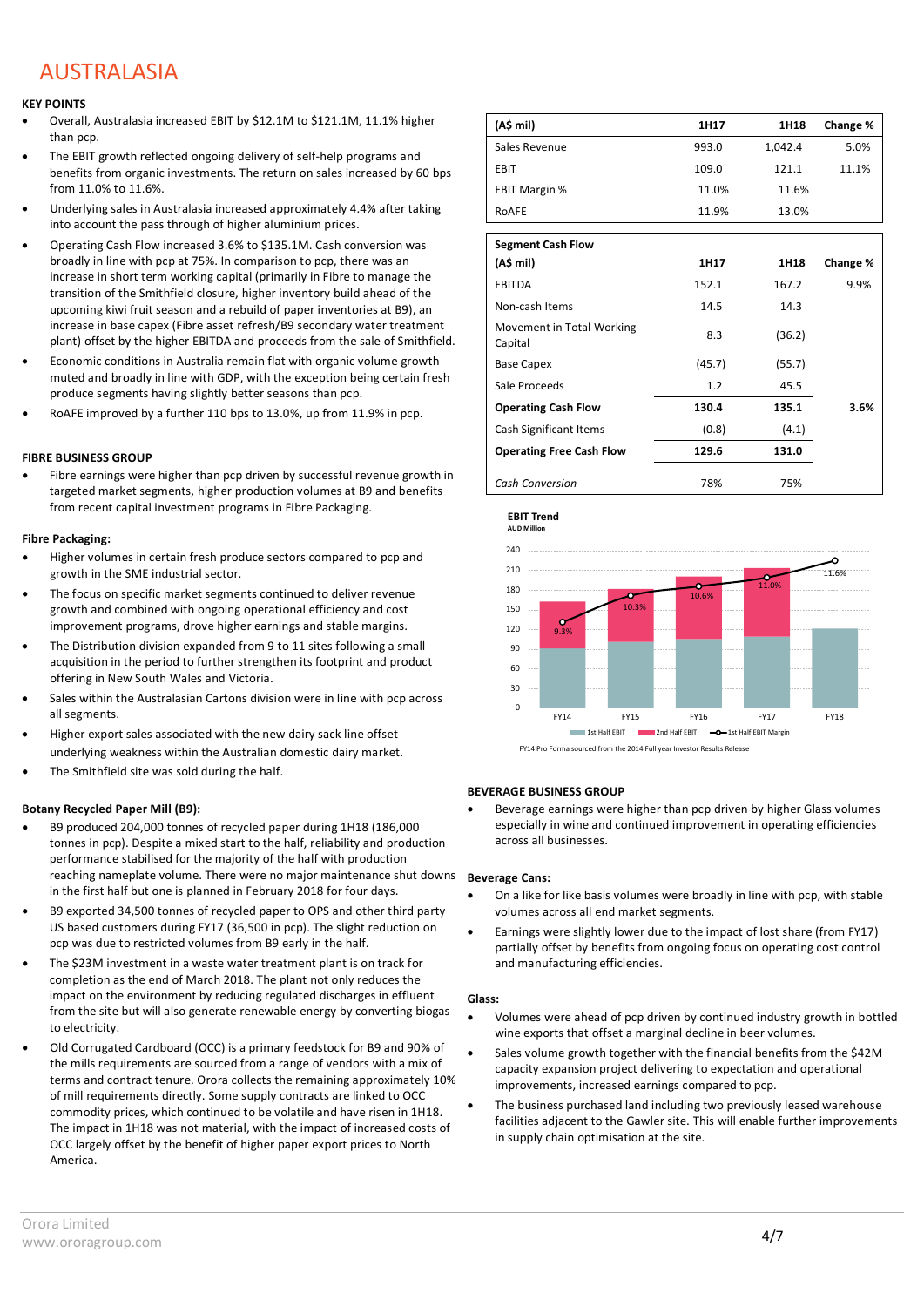## AUSTRALASIA (continued)

### **INNOVATION & GROWTH UPDATE**

- Orora's glass facility has implemented a number of innovative process improvements with the focus on safety. The installation of a world first trial of automated swabbing technology will allow Orora to improve safety and optimise process stability on an ongoing basis. The operator's time is redirected from manual swabbing to focus on process quality. In addition, state of the art mould laser cleaning technology was developed and commissioned at the plant, reducing manual handling of over 20 tonnes each day and improving the quality and life of moulds.
- Beverage Cans New Zealand has approved an investment of over A\$7.0M in small format can capability to meet changing customer preferences. This is expected to be completed within 2H18 and is complementary to the existing small format can capability in Australia
- At B9, commissioning of the new \$23.0M secondary water treatment plant is on track for completion in 2H18. The plant will reduce the mill's impact on the environment by reducing the volume of regulated discharges produced in the paper making process. The waste water treatment process will also generate bio-gas which will be converted into electricity for consumption on-site, thus reducing electricity usage.
- As part of the Fibre Packaging NSW restructure, the \$25.0M committed in FY17 to upgrade the plant and machinery at Revesby, NSW is on track. This will improve quality and reliability in addition to providing sufficient capacity and capability to meet foreseeable future demand.
- Based on the success of the asset refresh program thus far, a number of additional projects have been approved in the first half with a total value in excess of A\$30.0M. This includes asset replacement, upgrades and debottlenecking. The cumulative commitment made to the asset refresh program for Fibre Packaging Australasia is now in excess of A\$100.0M.
- Consistent with Fibre's SME customer strategy, which focuses on value add customised packaging, the business completed two small bolt on acquisitions - a specialist corrugated box converter and a distributor of consumable packaging. The integration of these acquisitions is on track.
- The Australasian businesses continue to actively utilise the Orora Global Innovation Initiative to enhance innovation, modernisation and productivity. Approximately \$28.8M of projects have been approved since incention
- The initial investment in FY17 in digital printing at Fibre Packaging's Scoresby (Victoria) site has been well received by customers seeking shortrun campaigns and promotions where high quality and speed to market are fundamental. Orora is continuing to invest in this new technology with a new high speed large format digital printer to be commissioned at Fibre Packaging's Oakleigh (Victoria) site in early Q4 of FY18. This capital supports Fibre Packaging's strategic direction to expand and grow Fibre's product offering and solutions through high quality digital printing.

### **PERSPECTIVES FOR THE REMAINDER OF 2018**

- The completed \$42.0M Glass upgrade investment is expected to exit FY18 generating EBIT benefits at return hurdle rates.
- Commencing January 2018, Orora has signed a long term power purchasing agreement with renewable energy provider, Pacific Hydro, to supply windgenerated electricity to Orora's SA operations. Renewable energy represents a competitively priced and sustainable energy source for the business. Contracting directly with Pacific Hydro, Orora will reduce the businesses exposure to fluctuating prices of the wholesale energy market.
- A high degree of volatility and uncertainty remains in the Australian electricity market. This is expected to continue for the foreseeable future and presents further potential downside risk to EBIT. The estimated adverse impact at B9 in FY18 is \$6M-\$8M due to the expiration of the legacy electricity contract in December 2017. This will be partially offset by expected benefits from the secondary water treatment plant once it is successfully commissioned. Further additional energy efficiency projects are being implemented/assessed and alternate supply options continue to be assessed.
- Orora has recently revised the Gas Sales Agreement with Strike Energy. Existing gas contracts mature in December 2019.
- OCC commodity prices continued to be volatile in 1H18 and on average were approximately \$40-\$50 / tonne higher than pcp. This volatility is expected to continue and further impact earnings in 2H18. OCC is the primary input for B9 and the business is exposed on approximately 400,000 tonnes of OCC. Through the half, a number of contracts have been renewed (some short / long term, some variable / fixed price). As a result of these measures, the updated guide to gross sensitivity to EBIT for the second half of FY18, a \$10 per m/t movement in OCC price (either up or down) is approximately \$1.0M on an annualised basis. It should be noted that there are also some positive EBIT benefits coming from higher export prices to the US (approx. A\$60 / tonne) in 2H18.
- The Orora Global Innovation Initiative will continue to be accessed by the Australasian business to enhance the value proposition and/or improve productivity and drive earnings growth. With the expansion of the initiative from \$45.0M to \$75.0M and the success of the investments in Australasia to date, there will be further commitments on innovative new-customer led product solutions in the balance of FY18 and beyond.
- As it has done consistently over recent years, to offset ongoing headwinds, in addition to pursuing organic growth, the Australasian business will continue to identify and implement cost reduction opportunities.
- With the successful delivery of benefits from recent capital investments, especially the asset refresh program in Fibre Packaging and Glass upgrade, there is greater emphasis on investing organically in the core businesses.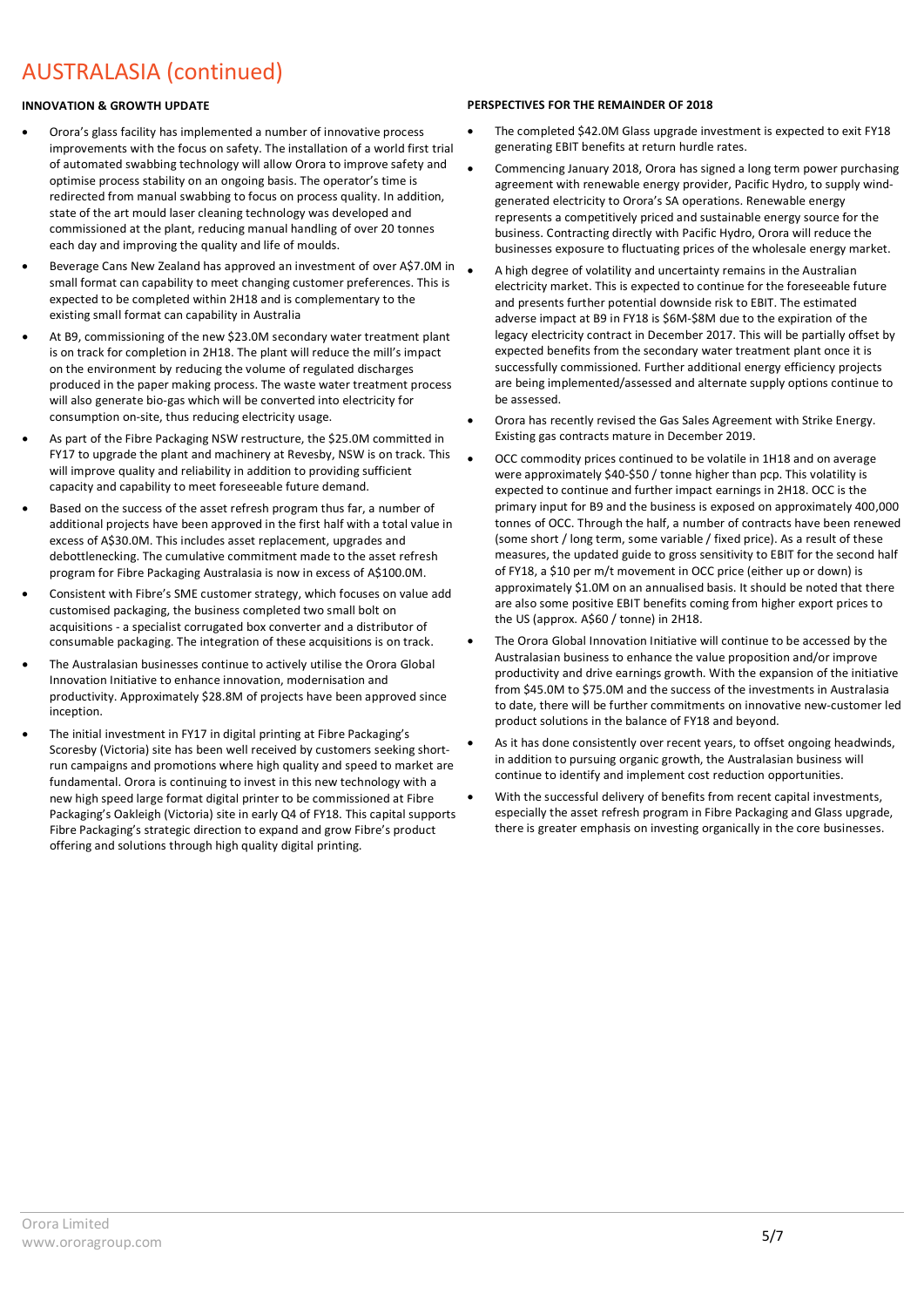### NORTH AMERICA

#### **KEY POINTS**

- North America's reported EBIT grew 9.4% to \$60.3M. This is after a \$2.1M adverse translation impact.
- In local currency terms, EBIT increased 13.5% to US\$47.0M and sales grew 11.1% to US\$822.3M. EBIT includes the earnings contributions from the Orora Visual acquisitions completed in FY17.
- EBIT margin improved to 5.7% (versus 5.6% pcp) reflecting the positive impact from the acquisition of the Orora Visual businesses as well as OPS continued focus on a customised packaging value proposition, sales benefits and improved cost management through supply chain and procurement.
- Cash flow decreased 48.0% to \$16.5M and cash conversion decreased to 22% (51% in pcp). The deterioration was mainly driven by an increase in base capex investment and an increase in short term working capital (mainly timing related). The latter is attributable to building inventory requirements ahead of the final phase of the ERP rollout to some of the larger distribution sites and increased sales activity to corporate account customers in OPS, which typically have longer payment terms. There is room for improvement and this area will be a focus for the teams in the second half.
- RoAFE declined by 600 bps to 19.1% with higher earnings, being offset by the impact of Orora Visual acquisitions.

#### **ORORA PACKAGING SOLUTIONS**

- OPS continued to deliver strong organic sales growth with revenues increasing approximately 3.0%. The Landsberg Division's continued focus on higher growth segments of food, IT, auto and pharmaceutical/health as well as pass through of higher raw material costs led to higher sales (5.0%) in the period. This was offset, as expected, by lower Manufacturing Division revenues as some short term opportunistic business completed.
- Sales growth in OPS was positive despite market conditions remaining flat.
- EBIT margins increased to 5.3% from 5.2% in pcp. This was in line with expectations and driven by a continued emphasis on moving toward higher value customised offerings in the targeted growth segments, focus on manufacturing, procurement and supply chain efficiencies and diligence in successfully passing through raw material price increases.
- While not material (estimated US\$1.0M), the business was adversely impacted by weather related events (eg Hurricane Harvey) which directly affected operations / customers and indirectly, the availability and price of some raw materials. It is not expected that these factors will impact the second half.
- Landsberg has continued to leverage its national footprint, product breadth and standardised service offering, to deliver sales growth from both increased share of wallet with existing corporate accounts and new customer wins.
- The Manufacturing Division's external revenue was down compared to pcp with a number of short term opportunistic contracts completed. The business has been right sized and has capacity to support future Landsberg and its own direct channel growth.
- The business continues to focus the sales team on custom products to direct customers.
- OPS continues to benefit through importing B9 paper which enables the business to market an integrated fibre offering.
- The ERP system rollout plan that was revised early in calendar 2017 remains on track. The project has since progressed with approximately 70% of sites now live, with additional sites going live each month. There has been minimal adverse impact on the customer experience and service levels reported and benefits at the site level are starting to materialise. The rollout to the remaining sites (including some larger sites) is expected to complete over the next 6 months. The estimated total project cost remains at approximately US\$30.0M. Spend to date is approximately US\$25.7M.

| (A\$ mil)                            | 1H17   | 1H18    | Change % |
|--------------------------------------|--------|---------|----------|
| Sales Revenue                        | 982.4  | 1,055.4 | 7.4%     |
| <b>EBIT</b>                          | 55.1   | 60.3    | 9.4%     |
| <b>EBIT Margin %</b>                 | 5.6%   | 5.7%    |          |
| RoAFE                                | 25.1%  | 19.1%   |          |
| (US\$ mil)                           | 1H17   | 1H18    | Change % |
| Sales Revenue                        | 740.0  | 822.3   | 11.1%    |
| <b>EBIT</b>                          | 41.4   | 47.0    | 13.5%    |
| <b>Segment Cash Flow</b>             |        |         |          |
| (A\$ mil)                            | 1H17   | 1H18    | Change % |
| <b>EBITDA</b>                        | 65.1   | 73.7    | 13.2%    |
| Non-cash Items                       | (2.6)  | 0.6     |          |
| Movement in Total Working<br>Capital | (28.3) | (45.9)  |          |
| <b>Base Capex</b>                    | (6.9)  | (12.4)  |          |
| Sale Proceeds                        | 4.3    | 0.5     |          |
| <b>Operating Free Cash Flow</b>      | 31.6   | 16.5    | (47.8%)  |
| Cash Conversion                      | 51%    | 22%     |          |

**EBIT Trend USD Million** 





#### **ORORA VISUAL**

- Orora Visual financial results are continuing to improve. Good progress is being made on the integration, delivery of synergies and growing the business.
- Resources have been employed to add the capability required to help drive the business forward to meet the targeted return hurdles.
- Orora Visual continues to refine its national footprint, service and customer offering which is resonating well in the market. As an example, four new digital printers which provide Orora Visual with uniform print and colour capability across the footprint are progressively being commissioned.
- Orora Visual's financial results in 1H18 were adversely impacted by a doubtful debt provision for a major customer of US\$1.0M.